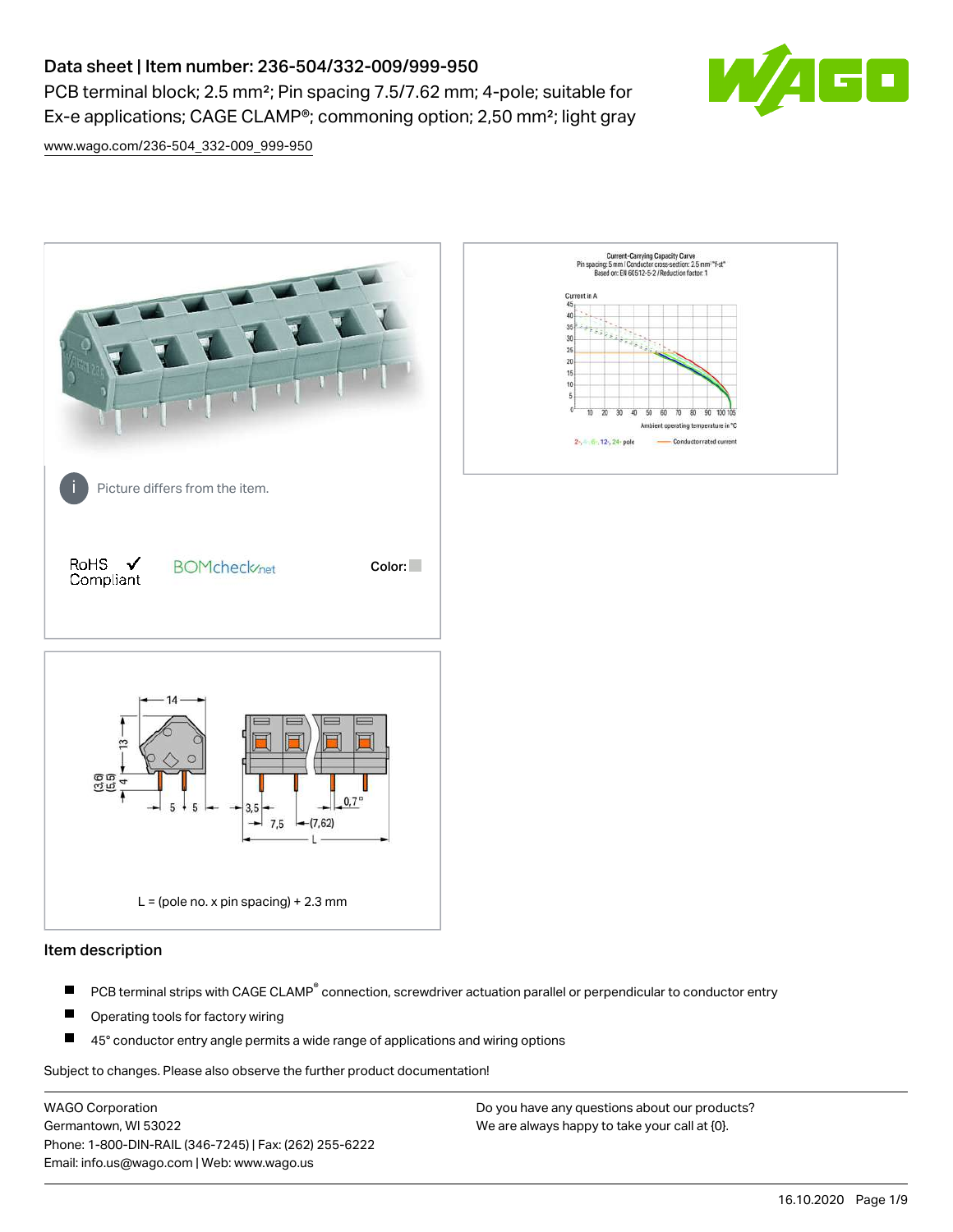

Set to metric or inch pin spacing by compressing PCB terminal strips or pulling them apart

# Data

Electrical data

## Ex information

| Ratings per                | ATEX: PTB 06 ATEX 1061 U / IECEx: PTB 06.0042 U |  |
|----------------------------|-------------------------------------------------|--|
| Rated voltage EN (Ex e II) | 275 V                                           |  |
| Rated current (Ex e II)    | 16 A                                            |  |

## Connection data

| Connection technology                             | CAGE CLAMP <sup>®</sup>                 |
|---------------------------------------------------|-----------------------------------------|
| Actuation type                                    | Operating tool                          |
| Solid conductor                                   | $0.08$ 2.5 mm <sup>2</sup> / 28  12 AWG |
| Fine-stranded conductor                           | $0.08$ 2.5 mm <sup>2</sup> / 28  12 AWG |
| Fine-stranded conductor; with insulated ferrule   | $0.251.5$ mm <sup>2</sup>               |
| Fine-stranded conductor; with uninsulated ferrule | $0.251.5$ mm <sup>2</sup>               |
| Strip length                                      | $56$ mm $/ 0.20.24$ inch                |
| Conductor connection direction to PCB             | 45°                                     |
| Pole No.                                          | 4                                       |
| Total number of connection points                 | 4                                       |
| Total number of potentials                        | 4                                       |
| Number of connection types                        |                                         |
| Number of levels                                  | 1                                       |
| Note (conductor cross-section)                    | 12 AWG: THHN, THWN                      |

# Physical data

| Pin spacing                          | 7.5/7.62 mm / 0.295/0.3 inch |
|--------------------------------------|------------------------------|
| Width                                | 32.3 mm / 1.272 inch         |
| Height                               | 18.5 mm / 0.728 inch         |
| Height from the surface              | 13 mm / 0.512 inch           |
| Depth                                | 14 mm / 0.551 inch           |
| Solder pin length                    | $5.5 \,\mathrm{mm}$          |
| Solder pin dimensions                | $0.7 \times 0.7$ mm          |
| Drilled hole diameter with tolerance | 1 1 $(+0.1)$ mm              |

Subject to changes. Please also observe the further product documentation!

| <b>WAGO Corporation</b>                                | Do you have any questions about our products? |
|--------------------------------------------------------|-----------------------------------------------|
| Germantown, WI 53022                                   | We are always happy to take your call at {0}. |
| Phone: 1-800-DIN-RAIL (346-7245)   Fax: (262) 255-6222 |                                               |
| Email: info.us@wago.com   Web: www.wago.us             |                                               |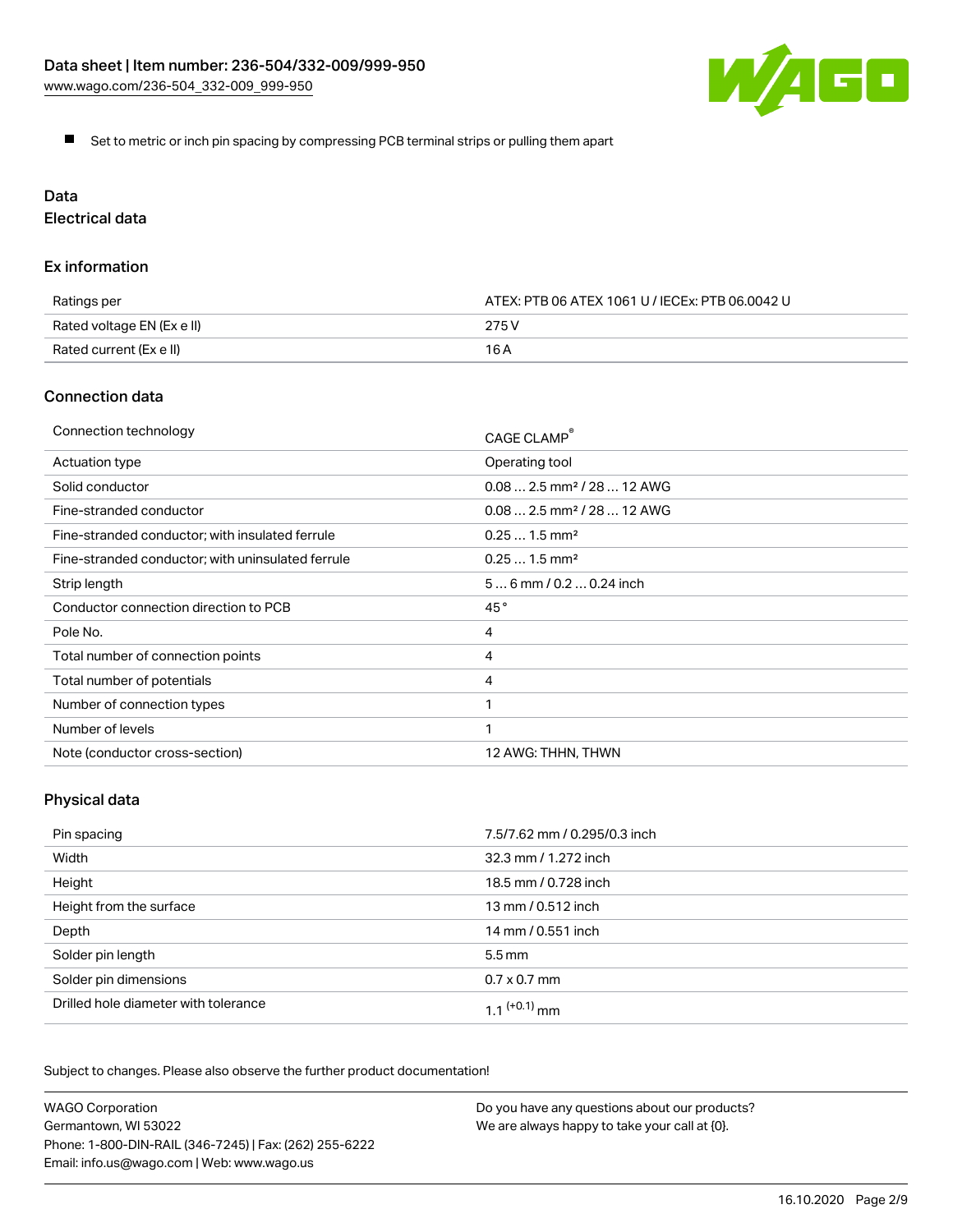

## PCB contact

| PCB contact                         | THT                                      |
|-------------------------------------|------------------------------------------|
| Solder pin arrangement              | over the entire terminal strip (in-line) |
| Number of solder pins per potential |                                          |

### Material Data

| Color                       | light gray                              |
|-----------------------------|-----------------------------------------|
| Material group              |                                         |
| Insulation material         | Polyamide (PA66)                        |
| Flammability class per UL94 | V <sub>0</sub>                          |
| Clamping spring material    | Chrome nickel spring steel (CrNi)       |
| Contact material            | Electrolytic copper ( $E_{\text{Cu}}$ ) |
| Contact plating             | tin-plated                              |
| Weight                      | 1.1 <sub>g</sub>                        |

### Environmental Requirements

| .<br>Limit temperature range | $\sim$ $\sim$ $\sim$<br>-6L<br>$\overline{\mathbf{u}}$ |  |
|------------------------------|--------------------------------------------------------|--|
|------------------------------|--------------------------------------------------------|--|

## Commercial data

| $P_{\text{ac}}$<br>' type<br>nnna | <b>BOX</b> |
|-----------------------------------|------------|
| <b>GTIN</b>                       | 30740      |

### Approvals / Certificates

#### Ex-Approvals

|      |                                             |                                 | Certificate      |
|------|---------------------------------------------|---------------------------------|------------------|
| Logo | Approval                                    | <b>Additional Approval Text</b> | name             |
|      | <b>ATEx</b>                                 | EN 60079                        | PTB 06           |
| w    | Physikalisch Technische Bundesanstalt (PTB) |                                 | Atex 1061        |
|      |                                             |                                 | $U($ ll 2 G Ex   |
|      |                                             |                                 | ell bzw. I       |
|      |                                             |                                 | M2 Ex el)        |
|      | <b>IECEX</b>                                | IEC 60079                       | <b>IECEX PTB</b> |
|      | Physikalisch Technische Bundesanstalt       |                                 | 06.0042U         |

Subject to changes. Please also observe the further product documentation!

| <b>WAGO Corporation</b>                                |  |
|--------------------------------------------------------|--|
| Germantown, WI 53022                                   |  |
| Phone: 1-800-DIN-RAIL (346-7245)   Fax: (262) 255-6222 |  |
| Email: info.us@wago.com   Web: www.wago.us             |  |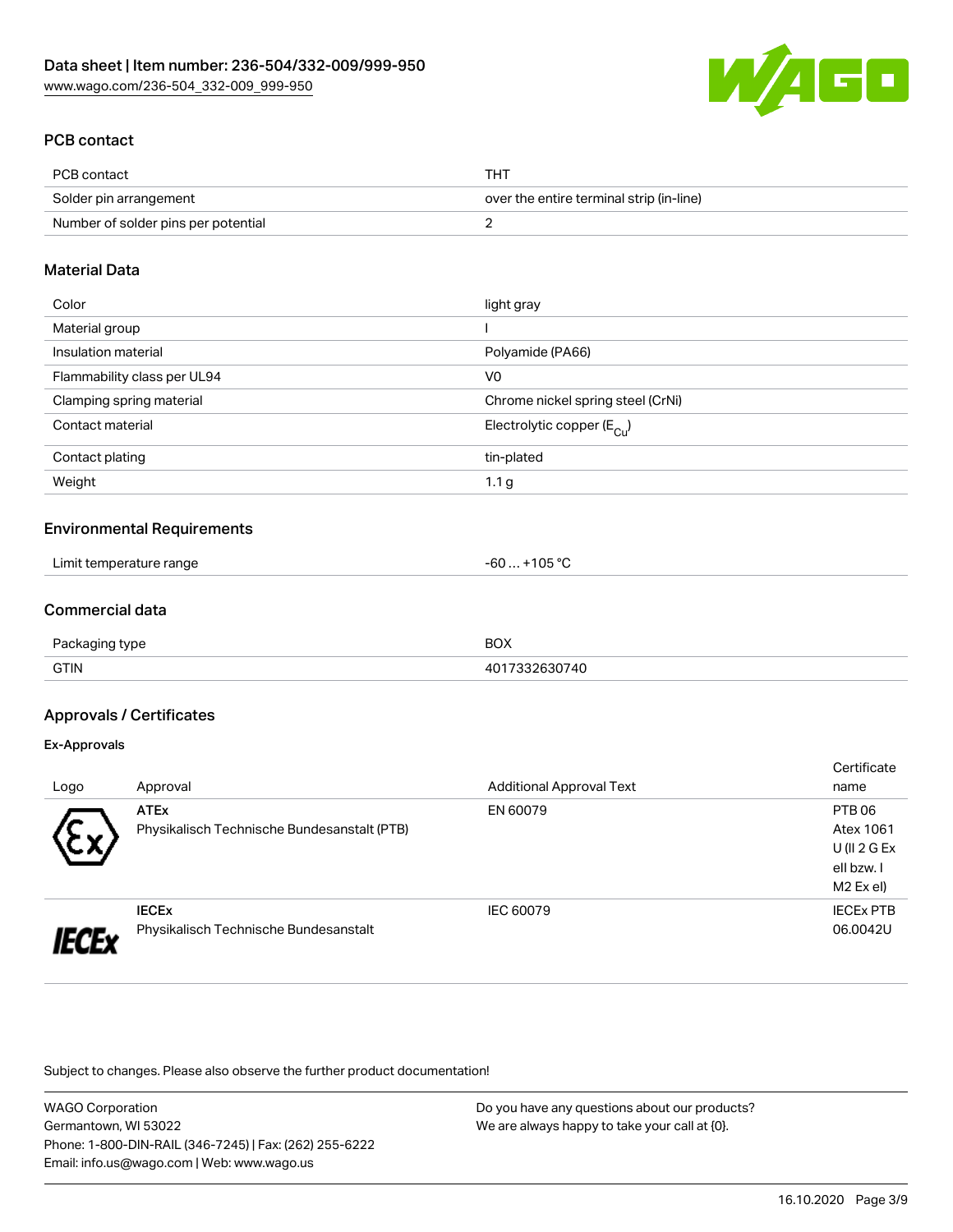

## Counterpart

## Compatible products

| Marking accessories |                                                                                                                                                                                    |                                  |  |
|---------------------|------------------------------------------------------------------------------------------------------------------------------------------------------------------------------------|----------------------------------|--|
|                     | Item no.: 210-332/750-020<br>Marking strips; as a DIN A4 sheet; MARKED; 1-20 (80x); Height of marker strip: 3 mm; Strip length 182<br>mm; Horizontal marking; Self-adhesive; white | www.wago.com/210-332<br>/750-020 |  |
|                     | Item no.: 210-332/762-020<br>Marking strips; as a DIN A4 sheet; MARKED; 1-20 (80x); Height of marker strip: 3 mm; Strip length 182<br>mm; Horizontal marking; Self-adhesive; white | www.wago.com/210-332<br>/762-020 |  |
| ferrule             |                                                                                                                                                                                    |                                  |  |
|                     | Item no.: 216-101<br>Ferrule; Sleeve for 0.5 mm <sup>2</sup> / AWG 22; uninsulated; electro-tin plated; silver-colored                                                             | www.wago.com/216-101             |  |
|                     | Item no.: 216-102<br>Ferrule; Sleeve for 0.75 mm <sup>2</sup> / AWG 20; uninsulated; electro-tin plated; silver-colored                                                            | www.wago.com/216-102             |  |
|                     | Item no.: 216-103<br>Ferrule; Sleeve for 1 mm <sup>2</sup> / AWG 18; uninsulated; electro-tin plated                                                                               | www.wago.com/216-103             |  |
|                     | Item no.: 216-104<br>Ferrule; Sleeve for 1.5 mm <sup>2</sup> / AWG 16; uninsulated; electro-tin plated; silver-colored                                                             | www.wago.com/216-104             |  |
|                     | Item no.: 216-121<br>Ferrule; Sleeve for 0.5 mm <sup>2</sup> / AWG 22; uninsulated; electro-tin plated; silver-colored                                                             | www.wago.com/216-121             |  |
|                     | Item no.: 216-122<br>Ferrule; Sleeve for 0.75 mm <sup>2</sup> / AWG 20; uninsulated; electro-tin plated; silver-colored                                                            | www.wago.com/216-122             |  |
|                     | Item no.: 216-123<br>Ferrule; Sleeve for 1 mm <sup>2</sup> / AWG 18; uninsulated; electro-tin plated; silver-colored                                                               | www.wago.com/216-123             |  |
|                     | Item no.: 216-124<br>Ferrule; Sleeve for 1.5 mm <sup>2</sup> / AWG 16; uninsulated; electro-tin plated                                                                             | www.wago.com/216-124             |  |
|                     | Item no.: 216-131<br>Ferrule; Sleeve for 0.25 mm <sup>2</sup> / AWG 24; uninsulated; electro-tin plated; silver-colored                                                            | www.wago.com/216-131             |  |
|                     | Item no.: 216-132<br>Ferrule; Sleeve for 0.34 mm <sup>2</sup> / AWG 24; uninsulated; electro-tin plated                                                                            | www.wago.com/216-132             |  |
|                     | Item no.: 216-141<br>Ferrule; Sleeve for 0.5 mm <sup>2</sup> / 20 AWG; uninsulated; electro-tin plated; electrolytic copper; gastight<br>crimped; acc. to DIN 46228, Part 1/08.92  | www.wago.com/216-141             |  |
|                     |                                                                                                                                                                                    |                                  |  |

Item no.: 216-142

Subject to changes. Please also observe the further product documentation!

WAGO Corporation Germantown, WI 53022 Phone: 1-800-DIN-RAIL (346-7245) | Fax: (262) 255-6222 Email: info.us@wago.com | Web: www.wago.us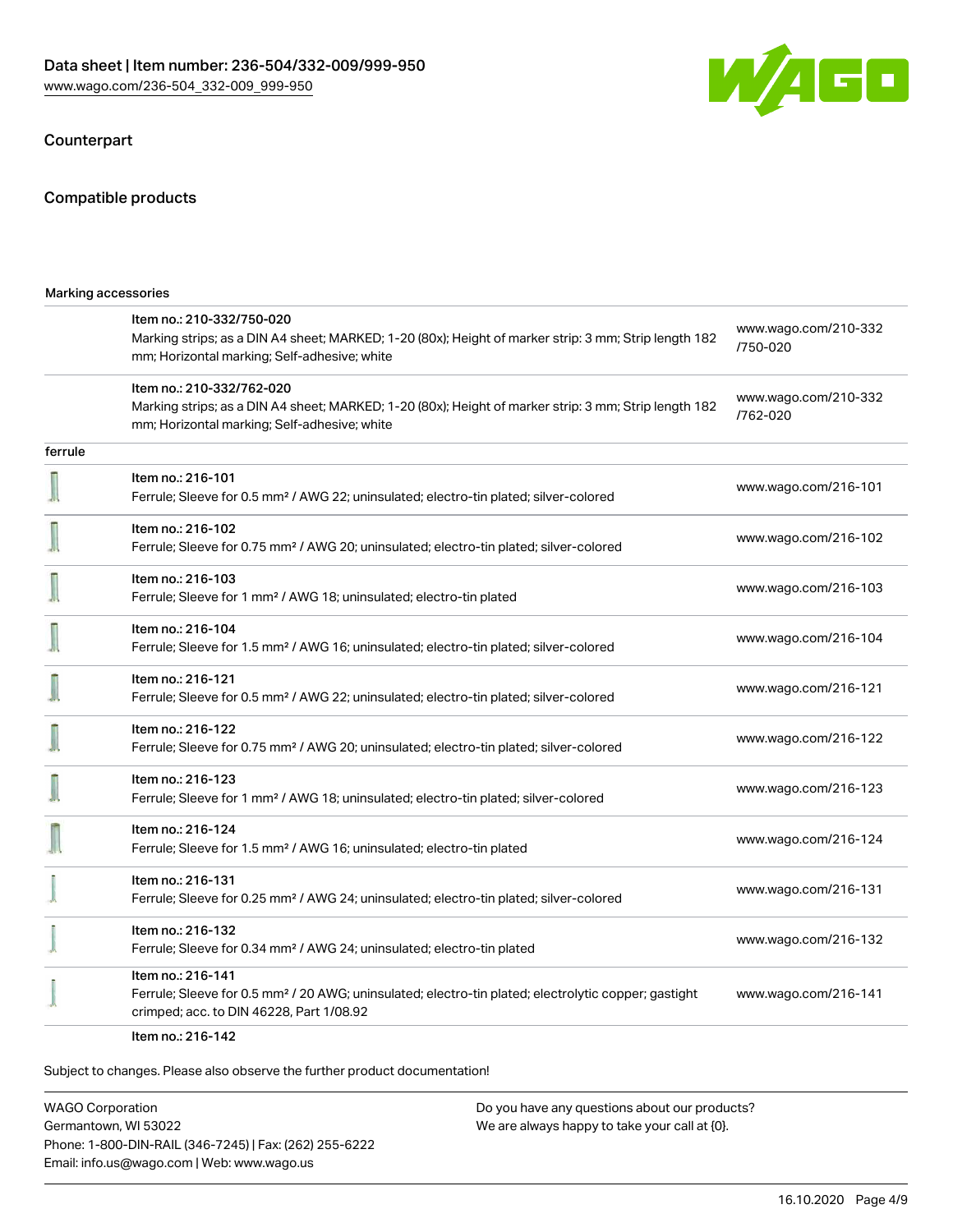## Data sheet | Item number: 236-504/332-009/999-950

[www.wago.com/236-504\\_332-009\\_999-950](http://www.wago.com/236-504_332-009_999-950)



|   | Ferrule; Sleeve for 0.75 mm <sup>2</sup> / 18 AWG; uninsulated; electro-tin plated; electrolytic copper; gastight<br>crimped; acc. to DIN 46228, Part 1/08.92                                           | www.wago.com/216-142 |
|---|---------------------------------------------------------------------------------------------------------------------------------------------------------------------------------------------------------|----------------------|
|   | Item no.: 216-143<br>Ferrule; Sleeve for 1 mm <sup>2</sup> / AWG 18; uninsulated; electro-tin plated; electrolytic copper; gastight<br>crimped; acc. to DIN 46228, Part 1/08.92                         | www.wago.com/216-143 |
|   | Item no.: 216-144<br>Ferrule; Sleeve for 1.5 mm <sup>2</sup> / AWG 16; uninsulated; electro-tin plated; electrolytic copper; gastight<br>crimped; acc. to DIN 46228, Part 1/08.92; silver-colored       | www.wago.com/216-144 |
|   | Item no.: 216-151<br>Ferrule; Sleeve for 0.25 mm <sup>2</sup> / AWG 24; uninsulated; electro-tin plated                                                                                                 | www.wago.com/216-151 |
|   | Item no.: 216-152<br>Ferrule; Sleeve for 0.34 mm <sup>2</sup> / AWG 24; uninsulated; electro-tin plated                                                                                                 | www.wago.com/216-152 |
|   | Item no.: 216-201<br>Ferrule; Sleeve for 0.5 mm <sup>2</sup> / 20 AWG; insulated; electro-tin plated; white                                                                                             | www.wago.com/216-201 |
|   | Item no.: 216-202<br>Ferrule; Sleeve for 0.75 mm <sup>2</sup> / 18 AWG; insulated; electro-tin plated; gray                                                                                             | www.wago.com/216-202 |
|   | Item no.: 216-203<br>Ferrule; Sleeve for 1 mm <sup>2</sup> / AWG 18; insulated; electro-tin plated; red                                                                                                 | www.wago.com/216-203 |
|   | Item no.: 216-204<br>Ferrule; Sleeve for 1.5 mm <sup>2</sup> / AWG 16; insulated; electro-tin plated; black                                                                                             | www.wago.com/216-204 |
|   | Item no.: 216-221<br>Ferrule; Sleeve for 0.5 mm <sup>2</sup> / 20 AWG; insulated; electro-tin plated; white                                                                                             | www.wago.com/216-221 |
|   | Item no.: 216-222<br>Ferrule; Sleeve for 0.75 mm <sup>2</sup> / 18 AWG; insulated; electro-tin plated; gray                                                                                             | www.wago.com/216-222 |
|   | Item no.: 216-223<br>Ferrule; Sleeve for 1 mm <sup>2</sup> / AWG 18; insulated; electro-tin plated; red                                                                                                 | www.wago.com/216-223 |
|   | Item no.: 216-224<br>Ferrule; Sleeve for 1.5 mm <sup>2</sup> / AWG 16; insulated; electro-tin plated; black                                                                                             | www.wago.com/216-224 |
|   | Item no.: 216-241<br>Ferrule; Sleeve for 0.5 mm <sup>2</sup> / 20 AWG; insulated; electro-tin plated; electrolytic copper; gastight<br>crimped; acc. to DIN 46228, Part 4/09.90; white                  | www.wago.com/216-241 |
|   | Item no.: 216-242<br>Ferrule; Sleeve for 0.75 mm <sup>2</sup> / 18 AWG; insulated; electro-tin plated; electrolytic copper; gastight<br>crimped; acc. to DIN 46228, Part 4/09.90; gray                  | www.wago.com/216-242 |
| П | Item no.: 216-243<br>Ferrule; Sleeve for 1 mm <sup>2</sup> / AWG 18; insulated; electro-tin plated; electrolytic copper; gastight crimped; www.wago.com/216-243<br>acc. to DIN 46228, Part 4/09.90; red |                      |
|   | Item no.: 216-244<br>Ferrule; Sleeve for 1.5 mm <sup>2</sup> / AWG 16; insulated; electro-tin plated; electrolytic copper; gastight<br>crimped; acc. to DIN 46228, Part 4/09.90; black                  | www.wago.com/216-244 |
|   | Item no.: 216-262                                                                                                                                                                                       |                      |

Subject to changes. Please also observe the further product documentation!

WAGO Corporation Germantown, WI 53022 Phone: 1-800-DIN-RAIL (346-7245) | Fax: (262) 255-6222 Email: info.us@wago.com | Web: www.wago.us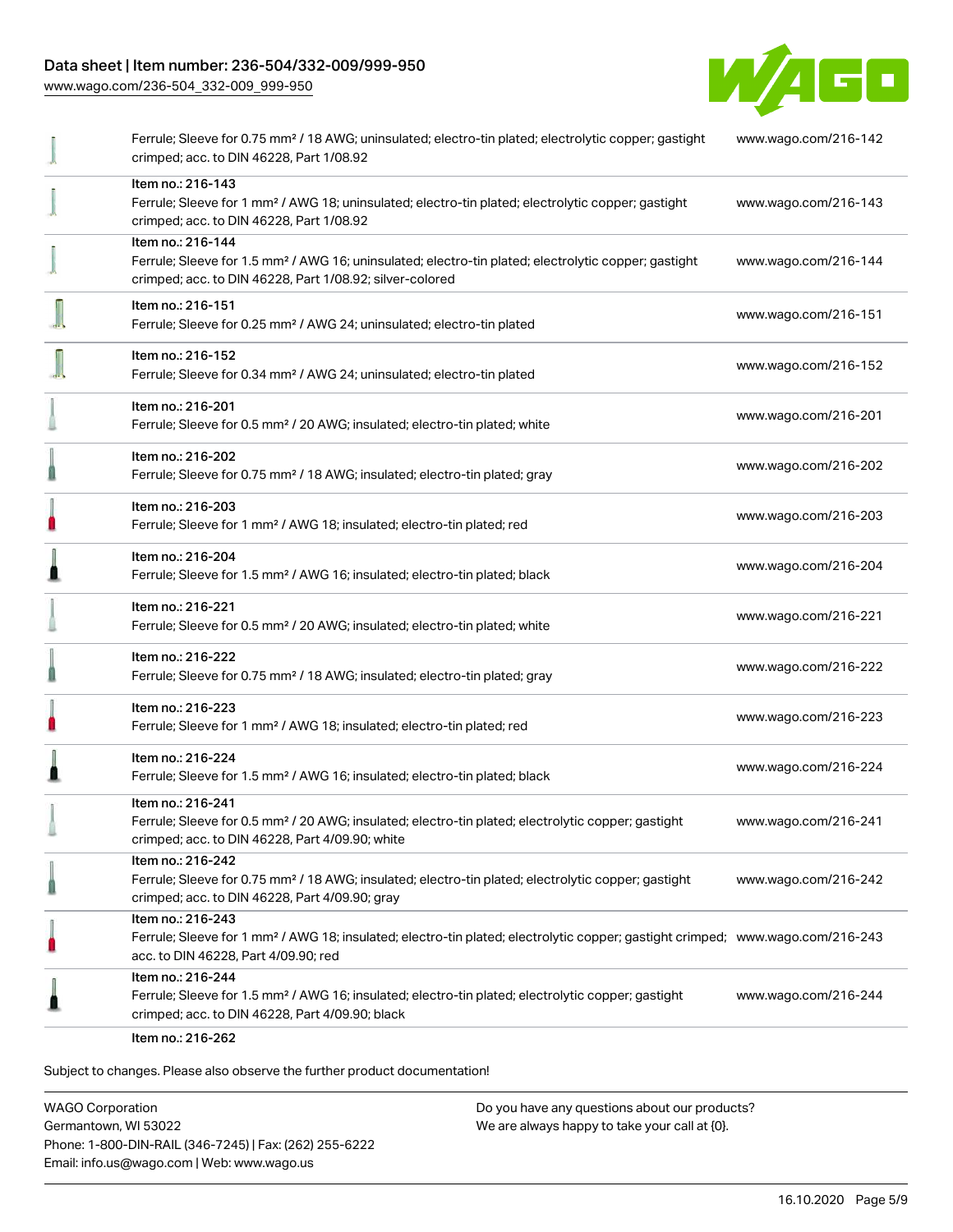## Data sheet | Item number: 236-504/332-009/999-950

[www.wago.com/236-504\\_332-009\\_999-950](http://www.wago.com/236-504_332-009_999-950)



|       | Ferrule; Sleeve for 0.75 mm <sup>2</sup> / 18 AWG; insulated; electro-tin plated; electrolytic copper; gastight<br>crimped; acc. to DIN 46228, Part 4/09.90; gray                                       | www.wago.com/216-262 |
|-------|---------------------------------------------------------------------------------------------------------------------------------------------------------------------------------------------------------|----------------------|
|       | Item no.: 216-263<br>Ferrule; Sleeve for 1 mm <sup>2</sup> / AWG 18; insulated; electro-tin plated; electrolytic copper; gastight crimped; www.wago.com/216-263<br>acc. to DIN 46228, Part 4/09.90; red |                      |
|       | Item no.: 216-264<br>Ferrule; Sleeve for 1.5 mm <sup>2</sup> / AWG 16; insulated; electro-tin plated; electrolytic copper; gastight<br>crimped; acc. to DIN 46228, Part 4/09.90; black                  | www.wago.com/216-264 |
|       | Item no.: 216-284<br>Ferrule; Sleeve for 1.5 mm <sup>2</sup> / AWG 16; insulated; electro-tin plated; electrolytic copper; gastight<br>crimped; acc. to DIN 46228, Part 4/09.90; black                  | www.wago.com/216-284 |
|       | Item no.: 216-301<br>Ferrule; Sleeve for 0.25 mm <sup>2</sup> / AWG 24; insulated; electro-tin plated; yellow                                                                                           | www.wago.com/216-301 |
|       | Item no.: 216-302<br>Ferrule; Sleeve for 0.34 mm <sup>2</sup> / 22 AWG; insulated; electro-tin plated; green                                                                                            | www.wago.com/216-302 |
|       | Item no.: 216-321<br>Ferrule; Sleeve for 0.25 mm <sup>2</sup> / AWG 24; insulated; electro-tin plated; yellow                                                                                           | www.wago.com/216-321 |
|       | Item no.: 216-322<br>Ferrule; Sleeve for 0.34 mm <sup>2</sup> / 22 AWG; insulated; electro-tin plated; green                                                                                            | www.wago.com/216-322 |
| check |                                                                                                                                                                                                         |                      |
|       | Item no.: 231-125<br>Testing plug module with contact stud; Pin spacing 7.62 mm / 0.3 in; 2,50 mm <sup>2</sup> ; orange                                                                                 | www.wago.com/231-125 |
|       | Item no.: 231-161<br>Testing plug module with contact stud; for 236 Series; Pin spacing 7.5 mm / 0.295 in; gray                                                                                         | www.wago.com/231-161 |
| tools |                                                                                                                                                                                                         |                      |
|       | Item no.: 210-657<br>Operating tool; Blade: 3.5 x 0.5 mm; with a partially insulated shaft; short; multicoloured                                                                                        | www.wago.com/210-657 |
|       | Item no.: 210-658<br>Operating tool; Blade: 3.5 x 0.5 mm; with a partially insulated shaft; angled; short; multicoloured                                                                                | www.wago.com/210-658 |
|       | Item no.: 210-720<br>Operating tool; Blade: 3.5 x 0.5 mm; with a partially insulated shaft; multicoloured                                                                                               | www.wago.com/210-720 |
|       | Item no.: 236-332<br>Operating tool; natural                                                                                                                                                            | www.wago.com/236-332 |
|       | Item no.: 236-335<br>Operating tool; gray                                                                                                                                                               | www.wago.com/236-335 |

## Downloads Documentation

#### Additional Information

Subject to changes. Please also observe the further product documentation!

WAGO Corporation Germantown, WI 53022 Phone: 1-800-DIN-RAIL (346-7245) | Fax: (262) 255-6222 Email: info.us@wago.com | Web: www.wago.us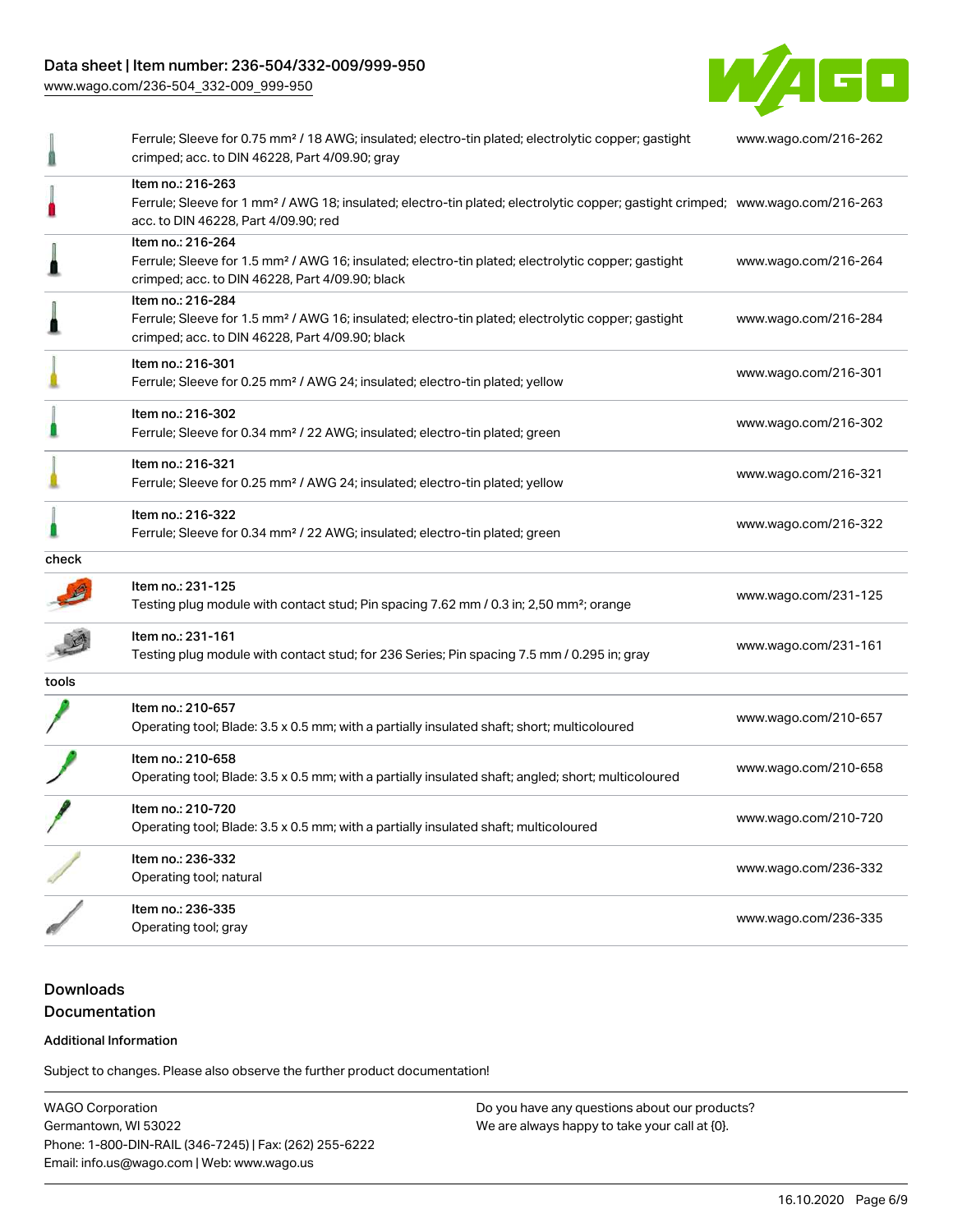

| Technical explanations                                                                                                                                                 | Apr 3, 2019 | pdf<br>3.6 MB | Download |
|------------------------------------------------------------------------------------------------------------------------------------------------------------------------|-------------|---------------|----------|
|                                                                                                                                                                        |             |               |          |
| <b>CAD files</b>                                                                                                                                                       |             |               |          |
| CAD data                                                                                                                                                               |             |               |          |
| 2D/3D Models 236-504/332-009/999-950                                                                                                                                   |             | <b>URL</b>    | Download |
| <b>CAE</b> data                                                                                                                                                        |             |               |          |
| EPLAN Data Portal 236-504/332-009/999-950                                                                                                                              |             | <b>URL</b>    | Download |
| <b>PCB Design</b>                                                                                                                                                      |             |               |          |
| Symbol and Footprint 236-504/332-009/999-950                                                                                                                           |             | <b>URL</b>    | Download |
| CAx data for your PCB design, consisting of "schematic symbols and PCB footprints",<br>allow easy integration of the WAGO component into your development environment. |             |               |          |
| Supported formats:                                                                                                                                                     |             |               |          |
| ш<br>Accel EDA 14 & 15                                                                                                                                                 |             |               |          |
| ш<br>Altium 6 to current version                                                                                                                                       |             |               |          |
| ш<br>Cadence Allegro                                                                                                                                                   |             |               |          |
| ш<br>DesignSpark                                                                                                                                                       |             |               |          |
| ш<br>Eagle Libraries                                                                                                                                                   |             |               |          |
| Ш<br>KiCad                                                                                                                                                             |             |               |          |
| ш<br><b>Mentor Graphics BoardStation</b>                                                                                                                               |             |               |          |
| ш<br>Mentor Graphics Design Architect                                                                                                                                  |             |               |          |
| Mentor Graphics Design Expedition 99 and 2000                                                                                                                          |             |               |          |
| ш<br>OrCAD 9.X PCB and Capture                                                                                                                                         |             |               |          |
| ×<br>PADS PowerPCB 3, 3.5, 4.X, and 5.X                                                                                                                                |             |               |          |
| Ш<br>PADS PowerPCB and PowerLogic 3.0                                                                                                                                  |             |               |          |
| PCAD 2000, 2001, 2002, 2004, and 2006<br>ш                                                                                                                             |             |               |          |
| ш<br>Pulsonix 8.5 or newer                                                                                                                                             |             |               |          |
| ш<br><b>STL</b>                                                                                                                                                        |             |               |          |
| Ш<br>3D STEP                                                                                                                                                           |             |               |          |
| ш<br><b>TARGET 3001!</b>                                                                                                                                               |             |               |          |
| ш<br>View Logic ViewDraw                                                                                                                                               |             |               |          |
| Ш<br>Quadcept                                                                                                                                                          |             |               |          |
| Zuken CadStar 3 and 4                                                                                                                                                  |             |               |          |
|                                                                                                                                                                        |             |               |          |

Subject to changes. Please also observe the further product documentation!

WAGO Corporation Germantown, WI 53022 Phone: 1-800-DIN-RAIL (346-7245) | Fax: (262) 255-6222 Email: info.us@wago.com | Web: www.wago.us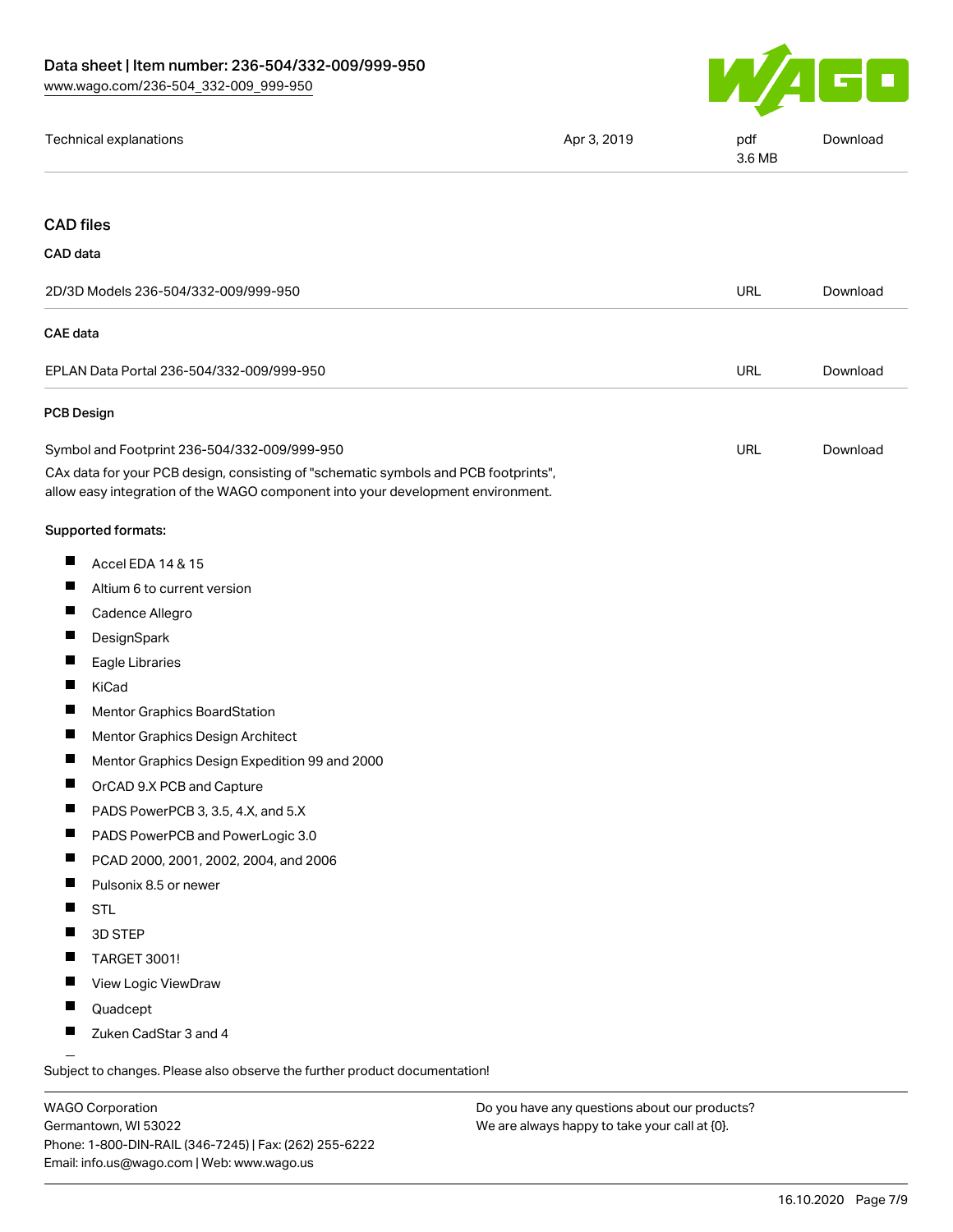

Zuken CR-5000 and CR-8000  $\blacksquare$ 

PCB Component Libraries (EDA), PCB CAD Library Ultra Librarian

## Installation Notes

Conductor termination



Inserting a conductor via 3.5 mm screwdriver.



screwdriver.



Inserting a conductor via 3.5 mm Inserting a conductor via operating tool.

Screwdriver actuation parallel to conductor entry.

Screwdriver actuation perpendicular to conductor entry.



Compared to standard screwdrivers, these operating tools are far more convenient for wiring PCB terminal strips at factory.

Installation

Subject to changes. Please also observe the further product documentation!

WAGO Corporation Germantown, WI 53022 Phone: 1-800-DIN-RAIL (346-7245) | Fax: (262) 255-6222 Email: info.us@wago.com | Web: www.wago.us